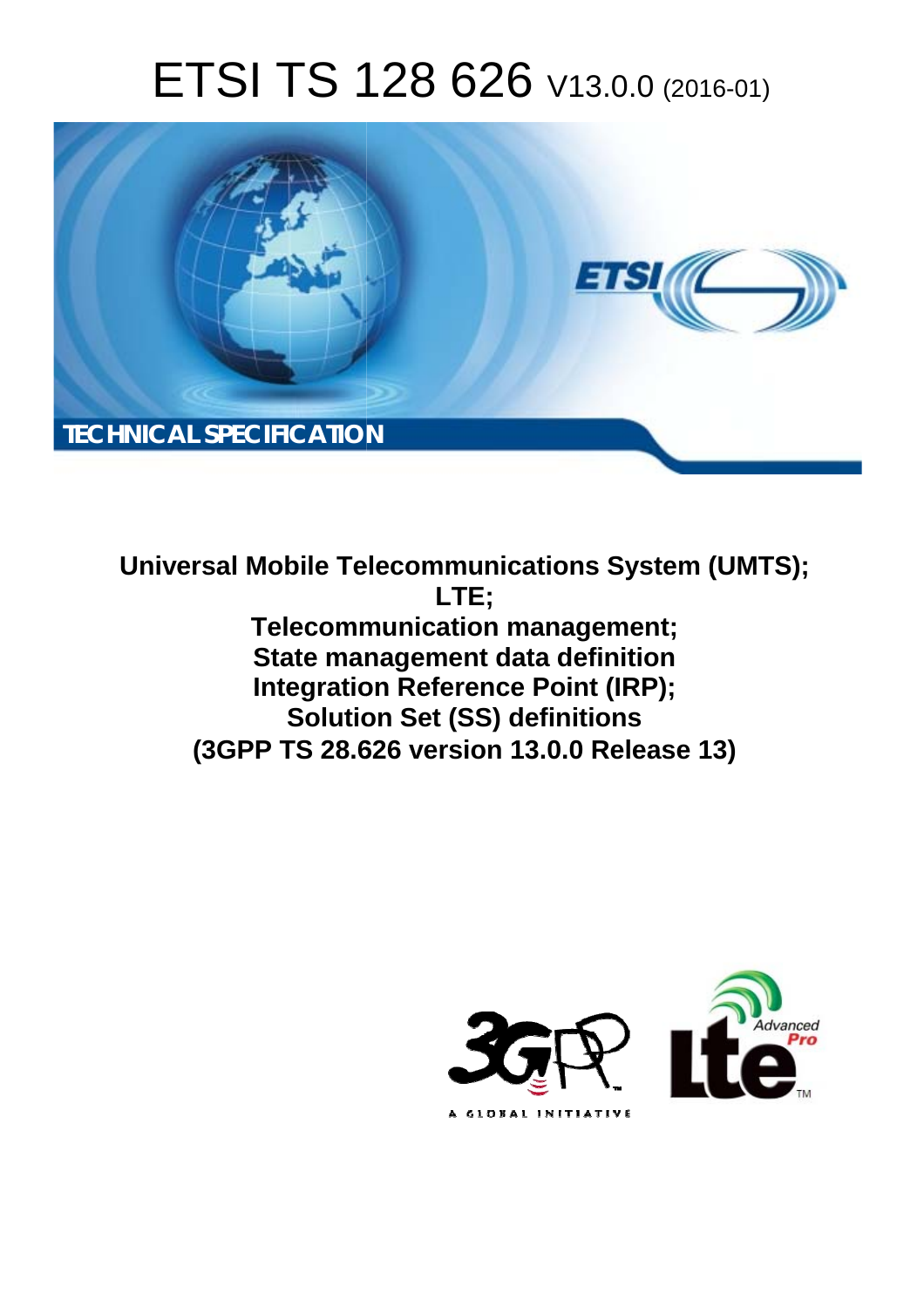Reference RTS/TSGS-0528626vd00

> Keywords LTE,UMTS

#### *ETSI*

#### 650 Route des Lucioles F-06921 Sophia Antipolis Cedex - FRANCE

Tel.: +33 4 92 94 42 00 Fax: +33 4 93 65 47 16

Siret N° 348 623 562 00017 - NAF 742 C Association à but non lucratif enregistrée à la Sous-Préfecture de Grasse (06) N° 7803/88

#### *Important notice*

The present document can be downloaded from: <http://www.etsi.org/standards-search>

The present document may be made available in electronic versions and/or in print. The content of any electronic and/or print versions of the present document shall not be modified without the prior written authorization of ETSI. In case of any existing or perceived difference in contents between such versions and/or in print, the only prevailing document is the print of the Portable Document Format (PDF) version kept on a specific network drive within ETSI Secretariat.

Users of the present document should be aware that the document may be subject to revision or change of status. Information on the current status of this and other ETSI documents is available at <http://portal.etsi.org/tb/status/status.asp>

If you find errors in the present document, please send your comment to one of the following services: <https://portal.etsi.org/People/CommiteeSupportStaff.aspx>

#### *Copyright Notification*

No part may be reproduced or utilized in any form or by any means, electronic or mechanical, including photocopying and microfilm except as authorized by written permission of ETSI.

The content of the PDF version shall not be modified without the written authorization of ETSI. The copyright and the foregoing restriction extend to reproduction in all media.

> © European Telecommunications Standards Institute 2016. All rights reserved.

**DECT**TM, **PLUGTESTS**TM, **UMTS**TM and the ETSI logo are Trade Marks of ETSI registered for the benefit of its Members. **3GPP**TM and **LTE**™ are Trade Marks of ETSI registered for the benefit of its Members and of the 3GPP Organizational Partners.

**GSM**® and the GSM logo are Trade Marks registered and owned by the GSM Association.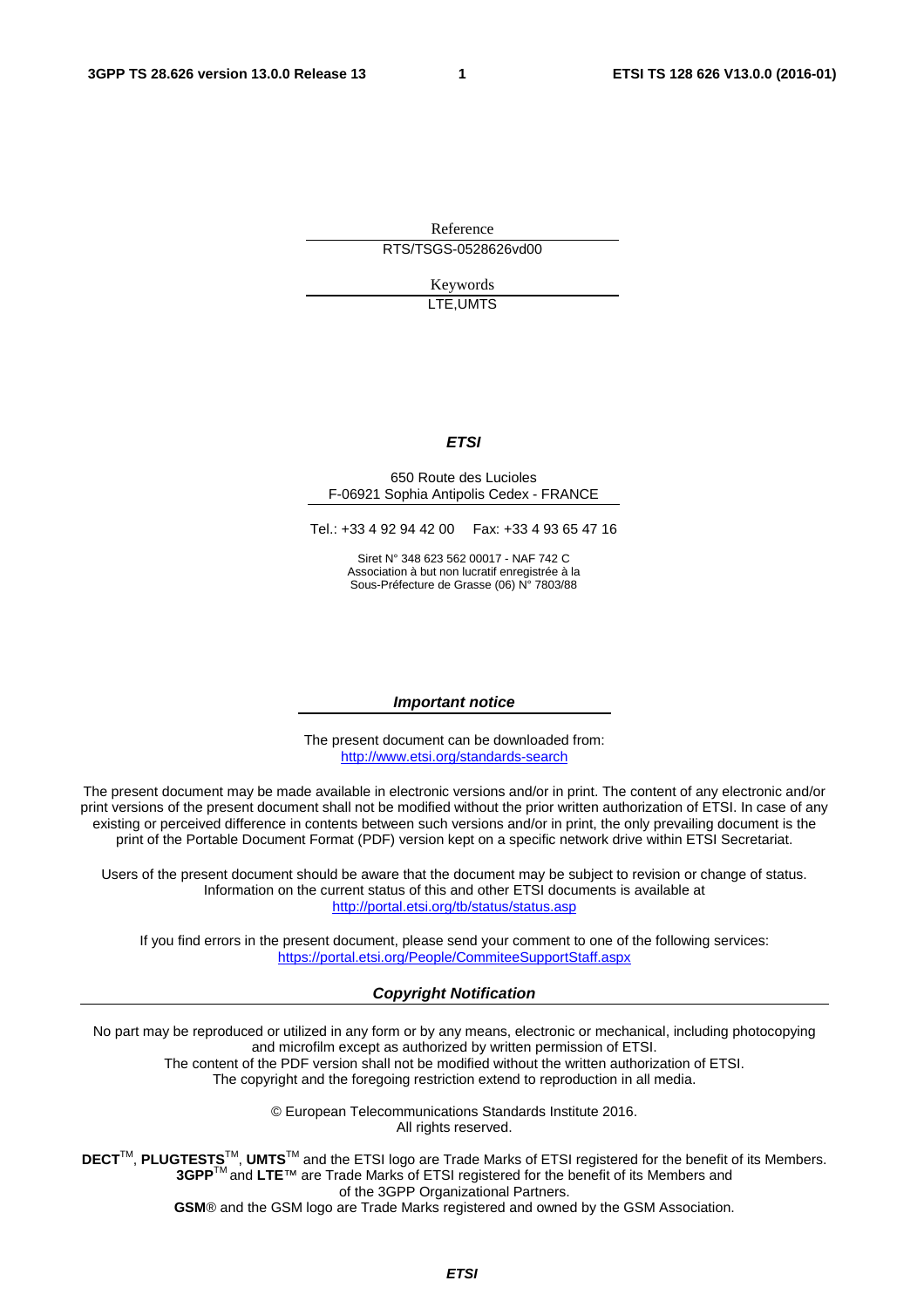#### Intellectual Property Rights

IPRs essential or potentially essential to the present document may have been declared to ETSI. The information pertaining to these essential IPRs, if any, is publicly available for **ETSI members and non-members**, and can be found in ETSI SR 000 314: *"Intellectual Property Rights (IPRs); Essential, or potentially Essential, IPRs notified to ETSI in respect of ETSI standards"*, which is available from the ETSI Secretariat. Latest updates are available on the ETSI Web server ([https://ipr.etsi.org/\)](https://ipr.etsi.org/).

Pursuant to the ETSI IPR Policy, no investigation, including IPR searches, has been carried out by ETSI. No guarantee can be given as to the existence of other IPRs not referenced in ETSI SR 000 314 (or the updates on the ETSI Web server) which are, or may be, or may become, essential to the present document.

#### Foreword

This Technical Specification (TS) has been produced by ETSI 3rd Generation Partnership Project (3GPP).

The present document may refer to technical specifications or reports using their 3GPP identities, UMTS identities or GSM identities. These should be interpreted as being references to the corresponding ETSI deliverables.

The cross reference between GSM, UMTS, 3GPP and ETSI identities can be found under [http://webapp.etsi.org/key/queryform.asp.](http://webapp.etsi.org/key/queryform.asp)

#### Modal verbs terminology

In the present document "**shall**", "**shall not**", "**should**", "**should not**", "**may**", "**need not**", "**will**", "**will not**", "**can**" and "**cannot**" are to be interpreted as described in clause 3.2 of the [ETSI Drafting Rules](http://portal.etsi.org/Help/editHelp!/Howtostart/ETSIDraftingRules.aspx) (Verbal forms for the expression of provisions).

"**must**" and "**must not**" are **NOT** allowed in ETSI deliverables except when used in direct citation.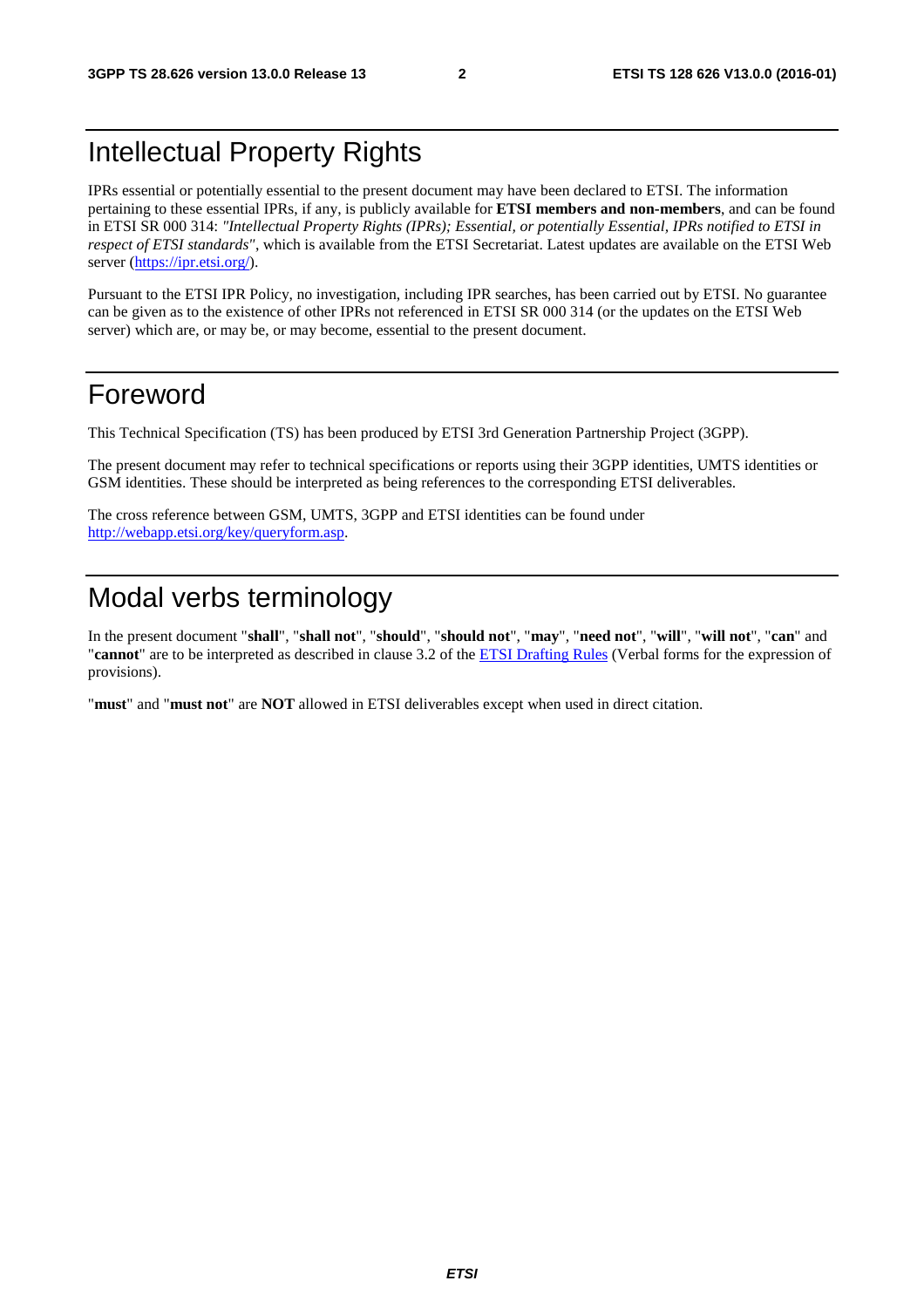$\mathbf{3}$ 

## Contents

| 3<br>3.1<br>3.2                         |  |  |  |  |  |  |
|-----------------------------------------|--|--|--|--|--|--|
| $\overline{4}$                          |  |  |  |  |  |  |
| <b>Annex A (normative):</b>             |  |  |  |  |  |  |
| A.1                                     |  |  |  |  |  |  |
| A.1.1                                   |  |  |  |  |  |  |
| A.2<br>A.2.1<br>A.2.2                   |  |  |  |  |  |  |
| A.3<br>A.3.1<br>A.3.2<br>A.3.3<br>A.3.4 |  |  |  |  |  |  |
| <b>Annex B</b> (normative):             |  |  |  |  |  |  |
| B.0                                     |  |  |  |  |  |  |
| B.1<br>B.1.0<br>B.1.1                   |  |  |  |  |  |  |
| B.2                                     |  |  |  |  |  |  |
| B.3<br><b>B.3.1</b><br><b>B.3.2</b>     |  |  |  |  |  |  |
| <b>Annex C</b> (Informative):           |  |  |  |  |  |  |
|                                         |  |  |  |  |  |  |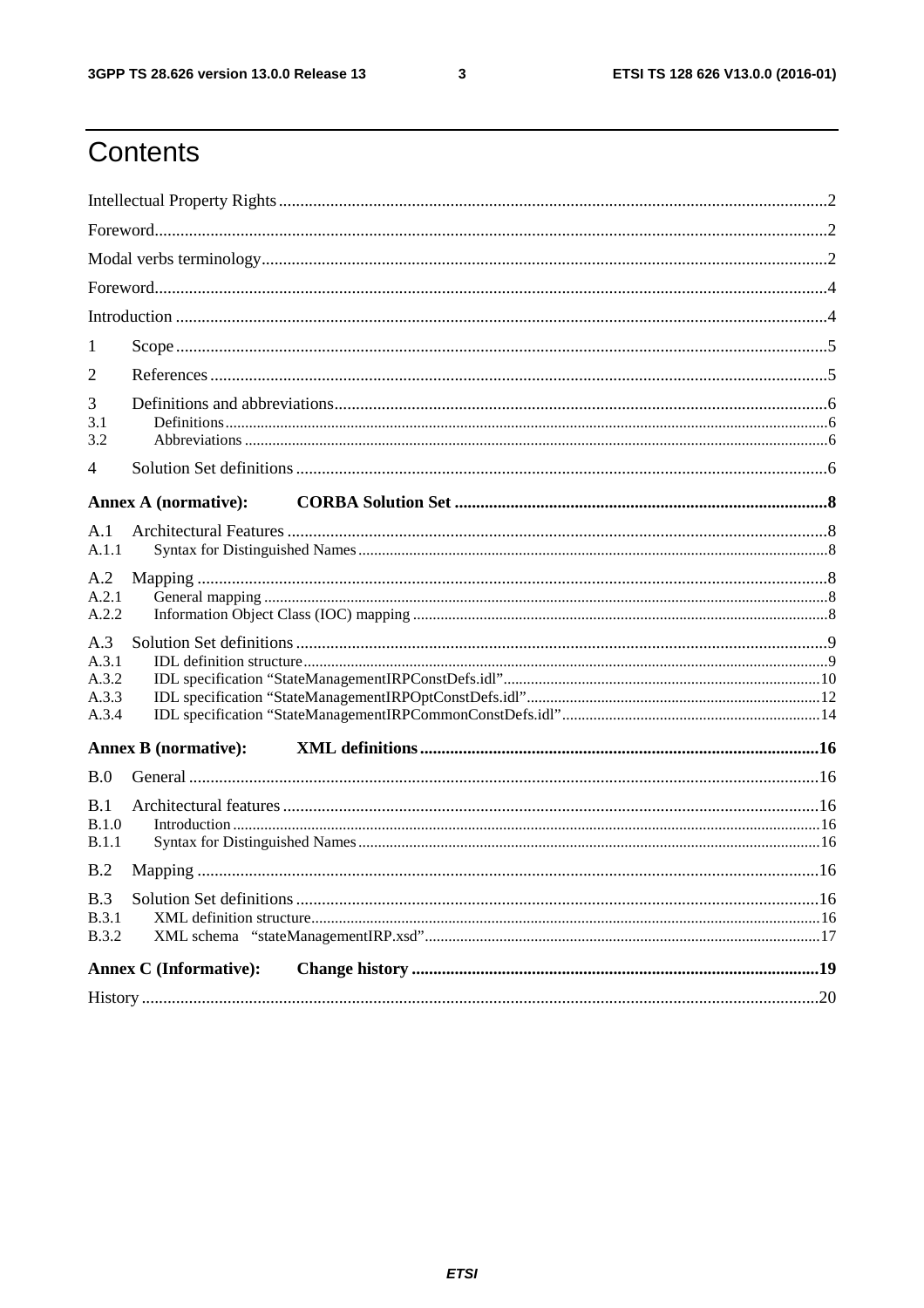#### Foreword

This Technical Specification (TS) has been produced by the 3<sup>rd</sup> Generation Partnership Project (3GPP).

The contents of the present document are subject to continuing work within the TSG and may change following formal TSG approval. Should the TSG modify the contents of the present document, it will be re-released by the TSG with an identifying change of release date and an increase in version number as follows:

Version x.y.z

where:

- x the first digit:
	- 1 presented to TSG for information;
	- 2 presented to TSG for approval;
	- 3 or greater indicates TSG approved document under change control.
- y the second digit is incremented for all changes of substance, i.e. technical enhancements, corrections, updates, etc.
- z the third digit is incremented when editorial only changes have been incorporated in the document.

#### Introduction

The present document is part of a TS-family covering the 3<sup>rd</sup> Generation Partnership Project; Technical Specification Group Services and System Aspects; Telecommunication management; as identified below:

28.624 State Management Data Definition Integration Reference Point (IRP); Requirements

28.625 State Management Data Definition Integration Reference Point (IRP); Information Service (IS)

**28.626 State Management Data Definition Integration Reference Point (IRP); Solution Set (SS) definitions**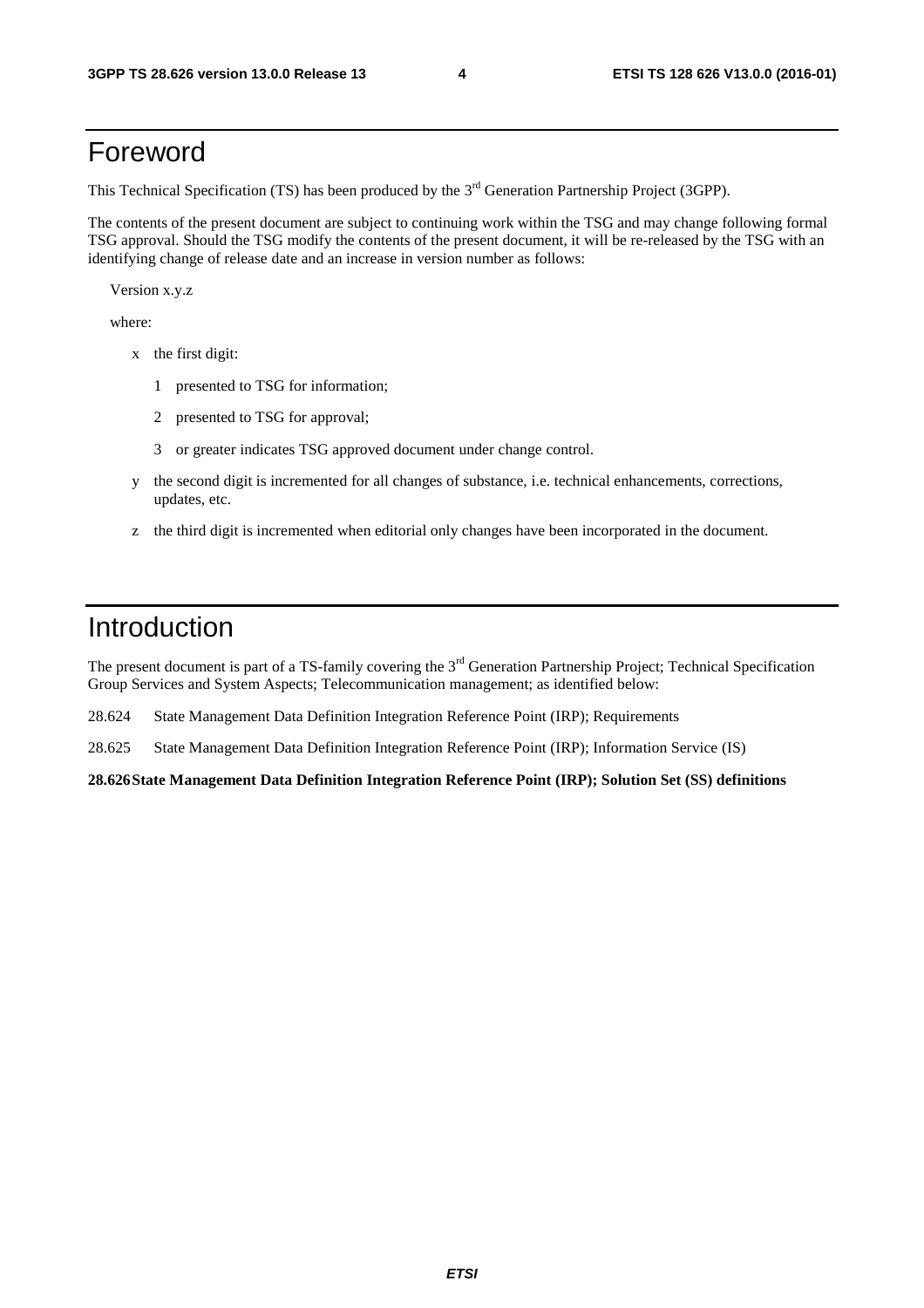### 1 Scope

The present document specifies the Solution Set (SS) definitions for the IRP whose semantics is specified in State Management Data Definition IRP: Information Service (IS) (3GPP TS 28.625 [2]).

This Solution Set definitions specification is related to 3GPP TS 28.625 V12.0.X.

#### 2 References

The following documents contain provisions, which, through reference in this text, constitute provisions of the present document.

- References are either specific (identified by date of publication, edition number, version number, etc.) or non-specific.

- For a specific reference, subsequent revisions do not apply.

- For a non-specific reference, the latest version applies. In the case of a reference to a 3GPP document (including a GSM document), a non-specific reference implicitly refers to the latest version of that document *in the same Release as the present document*.

| $[1]$  | 3GPP TS 28.623: "Generic Network Resource Model (NRM) Integration Reference Point (IRP);<br>Solution Set (SS) definitions".                                         |
|--------|---------------------------------------------------------------------------------------------------------------------------------------------------------------------|
| $[2]$  | 3GPP TS 28.625: "Telecommunication management; State Management Data Definition<br>Integration Reference Point (IRP): Information Service (IS)".                    |
| $[3]$  | ITU-T Recommendation X.721: "Information technology - Open Systems Interconnection -<br>Structure of management information: Definition of management information". |
| $[4]$  | ITU-T Recommendation M.3100: "Generic network information model".                                                                                                   |
| $[5]$  | 3GPP TS 32.612: "Telecommunication management; Configuration Management (CM); Bulk CM<br>Integration Reference Point (IRP); Information Service (IS)".              |
| [6]    | 3GPP TS 32.616: "Telecommunication management; Configuration Management (CM); Bulk CM<br>Integration Reference Point (IRP); Solution Set (SS) definitions".         |
| $[7]$  | W3C REC-xml11-20060816: "Extensible Markup Language (XML) 1.1 (Second Edition)".                                                                                    |
| [8]    | Void.                                                                                                                                                               |
| [9]    | W3C XML Schema Definition Language (XSD) 1.1 Part 1: Structures                                                                                                     |
| $[10]$ | W3C XML Schema Definition Language (XSD) 1.1 Part 2: Datatypes.                                                                                                     |
| $[11]$ | W3C REC-xml-names-20060816: "Namespaces in XML 1.1 (Second Edition)".                                                                                               |
| $[12]$ | ITU-T Recommendation X.721: "Information technology - Open Systems Interconnection -<br>Structure of management information: Definition of management information". |
| $[13]$ | 3GPP TS 32.300: "Telecommunication management; Configuration Management (CM); Name<br>convention for Managed Objects".                                              |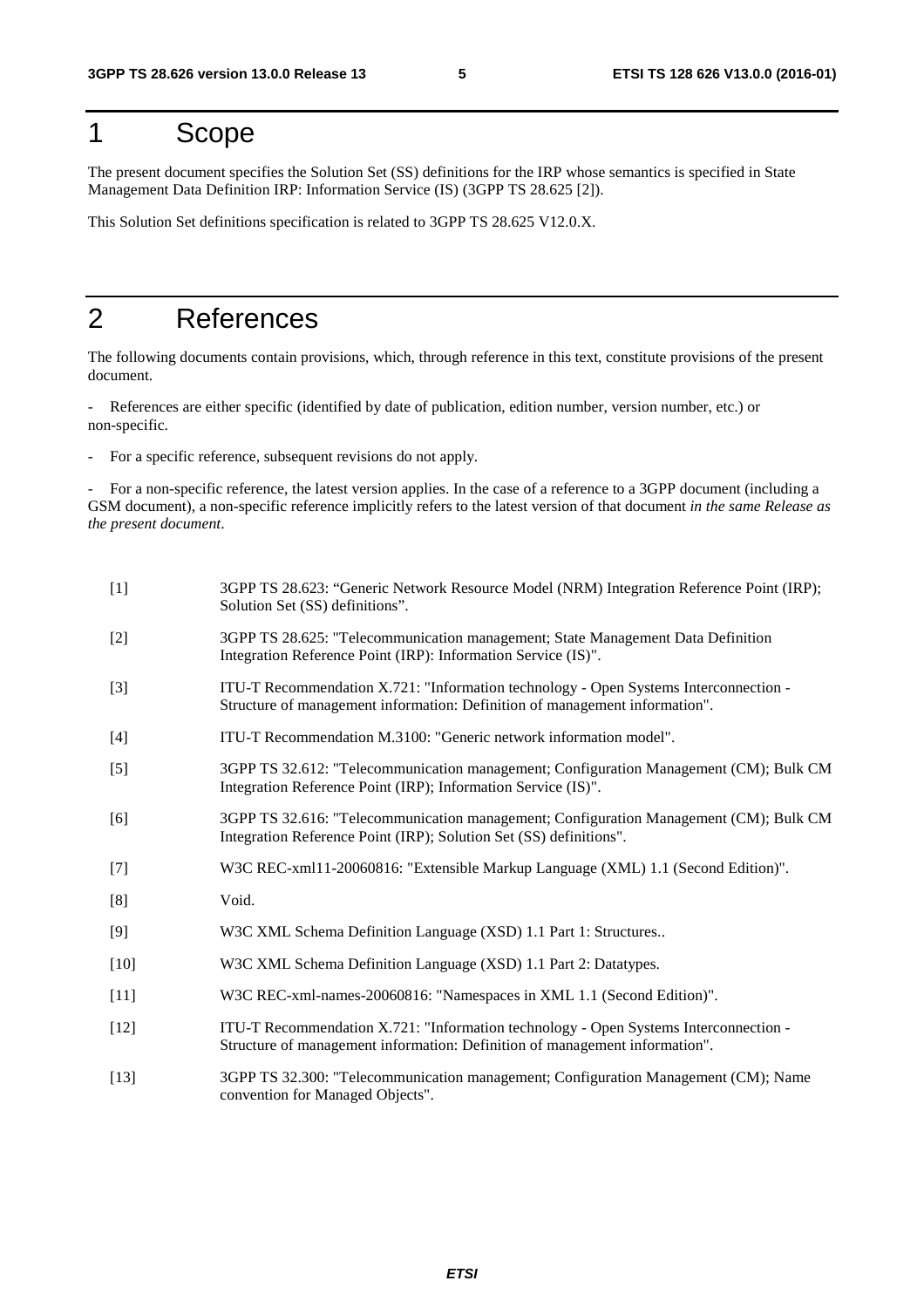#### 3 Definitions and abbreviations

#### 3.1 Definitions

For the purposes of the present document, the terms and definitions defined in 3GPP TS 32.672 [2] apply, and the following XML terms and definitions apply:

**XML file:** See definition of [1].

**XML document:** See definition of [1].

**XML declaration:** See definition of [1].

**XML element:** See definition of [1].

**empty XML element:** See definition of [1].

**XML content (of an XML element):** See definition of [1].

**XML start-tag:** See definition of [1].

**XML end-tag:** See definition of [1].

**XML empty-element tag:** See definition of [1].

**XML attribute specification:** See definition of [1].

**DTD:** See definition of [1].

**XML schema:** See definition of [1].

**XML namespace:** See definition of [1].

**XML complex type:** See definition of [1].

**XML element type:** See definition of [1].

#### 3.2 Abbreviations

For the purposes of the present document, the following abbreviations apply:

| CM <sub></sub> | <b>Configuration Management</b>            |
|----------------|--------------------------------------------|
| <b>CORBA</b>   | Common Object Request Broker Architecture  |
| <b>DTD</b>     | Document Type Definition                   |
| <b>EDGE</b>    | Enhanced Data for GSM Evolution            |
| <b>GERAN</b>   | <b>GSM/EDGE Radio Access Network</b>       |
| <b>GSM</b>     | Global System for Mobile communication     |
| IDL            | Interface Definition Language              |
| <b>TOC</b>     | <b>Information Object Class</b>            |
| <b>IRP</b>     | <b>Integration Reference Point</b>         |
| <b>IS</b>      | <b>Information Service</b>                 |
| <b>NE</b>      | Network Element                            |
| <b>NRM</b>     | Network Resource Model                     |
| OMG            | <b>Object Management Group</b>             |
| SS             | Solution Set                               |
| <b>UMTS</b>    | Universal Mobile Telecommunications System |
| <b>UTRAN</b>   | Universal Terrestrial Radio Access Network |
| XML            | eXtensible Markup Language                 |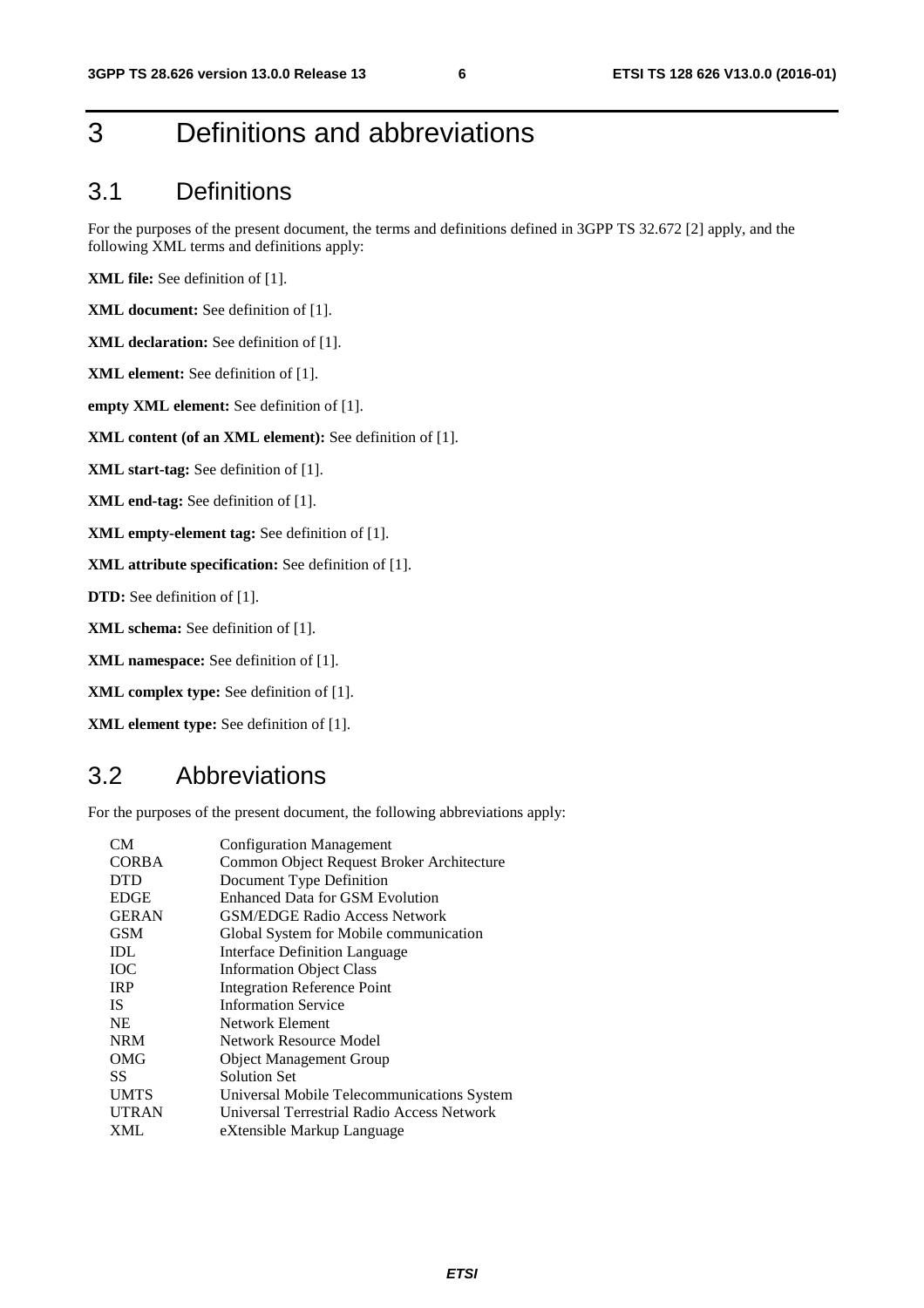## 4 Solution Set definitions

This specification defines the following 3GPP State Management Data Definition IRP Solution Set definitions:

- 3GPP State Management Data Definition IRP CORBA SS (Annex A)
- 3GPP State Management Data Definition IRP XML definitions (Annex B)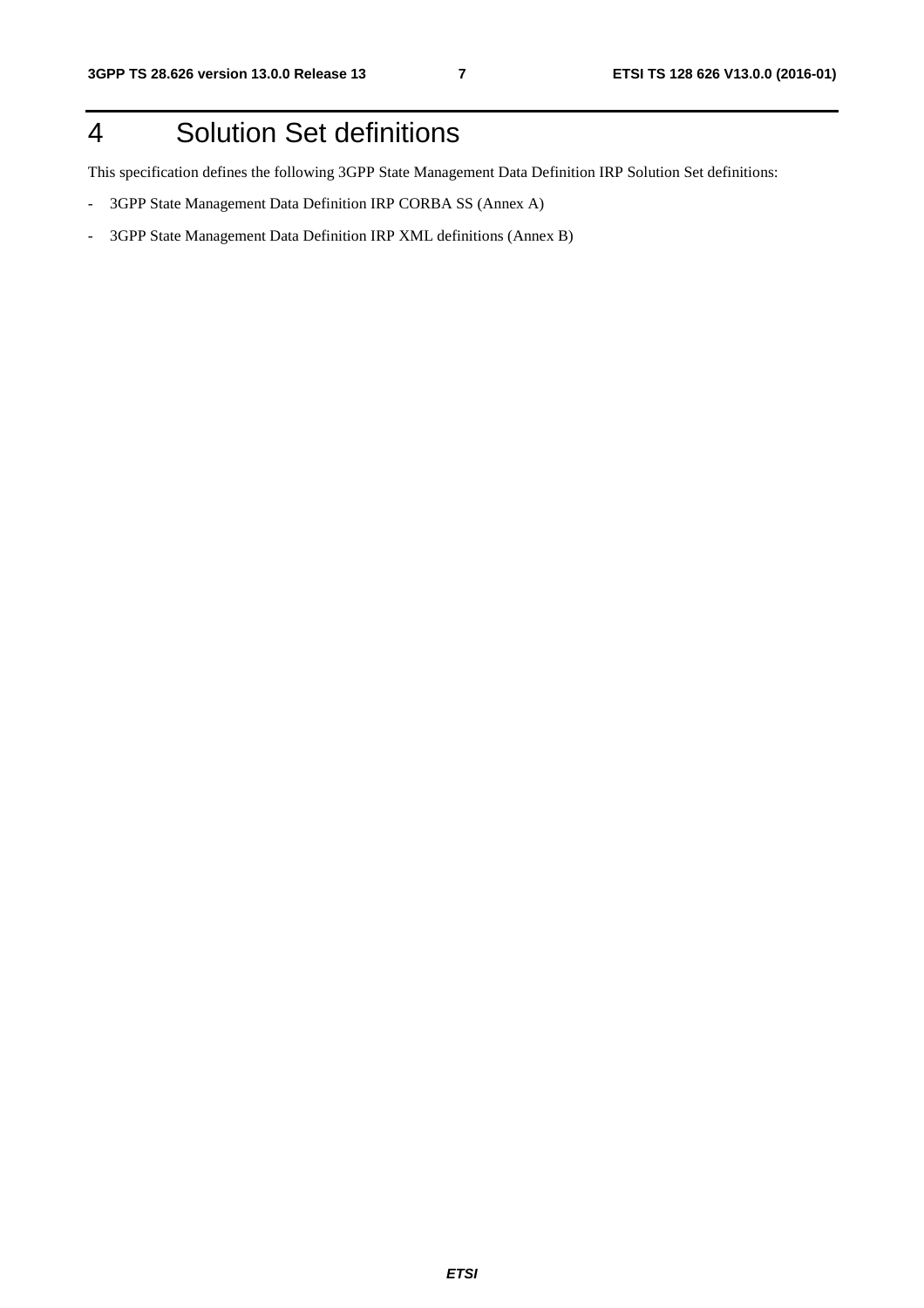#### Annex A (normative): CORBA Solution Set

#### A.1 Architectural Features

The overall architectural feature of State Management Data Definition IRP is specified in 3GPP TS 28.625 [2].

This clause specifies features that are specific to the CORBA SS.

#### A.1.1 Syntax for Distinguished Names

The syntax of a Distinguished Name is defined in 3GPP TS 32.300 [13].

## A.2 Mapping

#### A.2.1 General mapping

None.

#### A.2.2 Information Object Class (IOC) mapping

Table 1 provides the mapping of the information object classes defined in the IS of the State Management IRP [2] to the equivalent of this CORBA Solution Set.

#### **Table 1: Mapping of IOCs**

| <b>IOCs defined in State Management Data Definition</b><br><b>IRP IS [2]</b> | <b>CORBA SS Method</b>                                              |
|------------------------------------------------------------------------------|---------------------------------------------------------------------|
| StateManagementEntity                                                        | No mapping applicable for this < <archetype>&gt; class.</archetype> |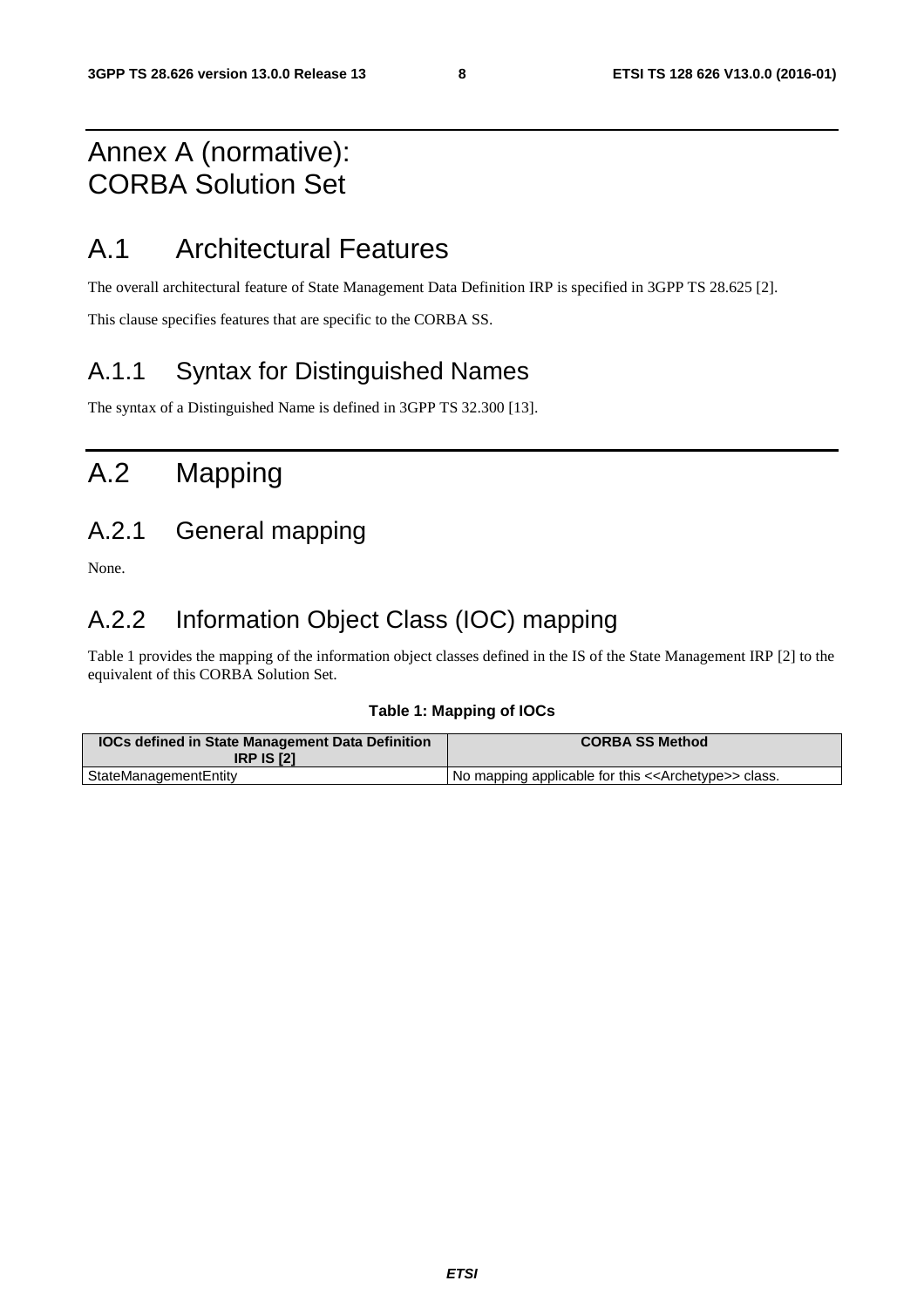| <b>Attributes defined in State</b><br><b>Management Data Definition</b><br><b>IRP IS [2]</b> | <b>CORBA SS Method attributes</b>                           | Qualifier |
|----------------------------------------------------------------------------------------------|-------------------------------------------------------------|-----------|
| operationalState                                                                             | OperationalState (ITU-T Recommendation X.721 [3])           | м         |
| operationalState                                                                             | OperationalStateTypeOpt (ITU-T Recommendation X.721 [3])    | O         |
| usageState                                                                                   | UsageState (ITU-T Recommandation X.721 [3])                 | М         |
| usageState                                                                                   | UsageStateTypeOpt (ITU-T Recommandation X.721 [3])          | O         |
| administrativeState                                                                          | AdministrativeState (ITU-T Recommandation X.721 [3])        | М         |
| administrativeState                                                                          | AdministrativeStateTypeOpt (ITU-T Recommandation X.721 [3]) | O         |
| alarmStatus                                                                                  | AlarmStatus (ITU-T Recommandation M.3100 [4])               | М         |
| alarmStatus                                                                                  | AlarmStatusTypeOpt (ITU-T Recommendation M.3100 [4])        | O         |
| proceduralStatus                                                                             | ProceduralStatus (ITU-T Recommendation X.721 [3])           | м         |
| proceduralStatus                                                                             | ProceduralStatusTypeOpt (ITU-T Recommendation X.721 [3])    | $\Omega$  |
| availabilityStatus                                                                           | AvailabilityStatus (ITU-T Recommandation X.721 [3])         | м         |
| availabilityStatus                                                                           | AvailabilityStatusTypeOpt (ITU-T Recommandation X.721 [3])  | O         |
| controlStatus                                                                                | ControlStatus (ITU-T Recommandation X.721 [3])              | М         |
| controlStatus                                                                                | ControlStatusTypeOpt (ITU-T Recommandation X.721 [3])       | O         |
| standbyStatus                                                                                | StandbyStatus (ITU-T Recommandation X.721 [3])              | м         |
| standbyStatus                                                                                | StandbyStatusTypeOpt (ITU-T Recommandation X.721 [3])       | O         |
| unknownStatus                                                                                | UnknownStatus (ITU-T Recommendation X.721 [3])              | М         |
| unknownStatus                                                                                | UnknownStatusTypeOpt (ITU-T Recommendation X.721 [3])       | O         |

#### **Table 2: Mapping of Attributes**

## A.3 Solution Set definitions

#### A.3.1 IDL definition structure

Clause A.3.2 contains const definitions for State Management Data Definition IRP.

Clause A.3.3 contains commonly used optional definitions for State Management Data Definition IRP.

Clause A.3.4 contains commonly used definitions for State Management Data Definition IRP.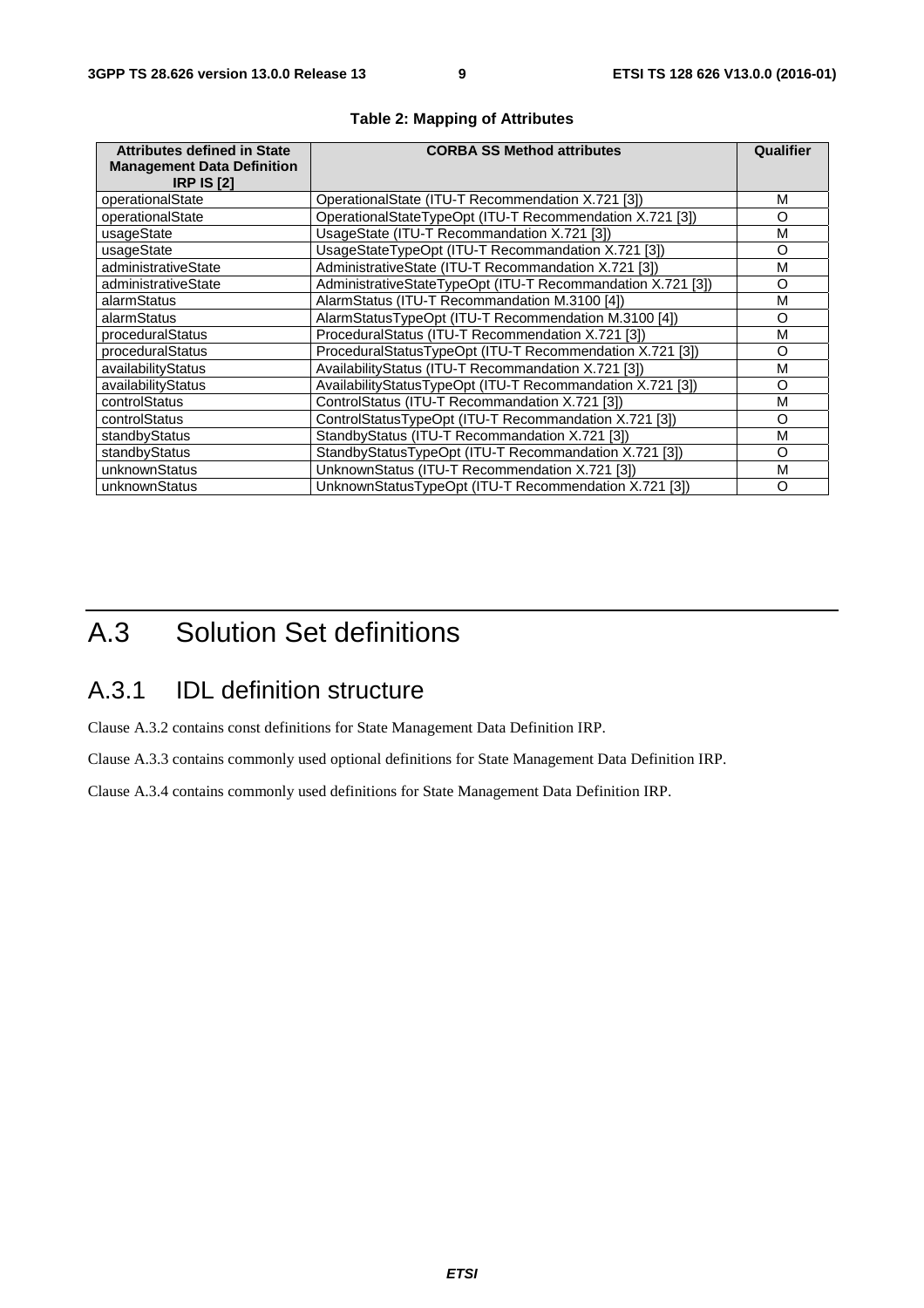#### A.3.2 IDL specification "StateManagementIRPConstDefs.idl"

```
//File:- StateManagementIRPConstDefs.idl 
#ifndef _STATE_MANAGEMENT_IRP_CONST_DEFS_IDL_ 
#define _STATE_MANAGEMENT_IRP_CONST_DEFS_IDL_ 
#include "CosNotification.idl" 
#include "ManagedGenericIRPConstDefs.idl" 
#include <StateManagementIRPCommonConstDefs.idl> 
#include <StateManagementIRPOptConstDefs.idl> 
// This statement must appear after all include statements 
#pragma prefix "3gppsa5.org" 
/* ## Module: StateManagementIRPConstDefs 
This module contains commonly used definitions for State Management IRP 
======================================================================== 
*/ 
module StateManagementIRPConstDefs 
{ 
/* 
   Constant definitions for state management notifications uses when populating the 
   Cos::Structured event. 
   The "name" party of the structured event carries the following constant definitions 
   appropriate to the state being notified. 
   Refer to TS 32.666 regarding how to populate the structured event 
*/ 
    interface AttributeNameValue { 
 const string OPERATIONAL_STATE = "operationalState"; 
const string USAGE_STATE = "usageState";
       const string ADMINISTRATIVE_STATE = "administrativeState"; 
      const string ALARM_STATUS = "alarmStatus";
      const string PROCEDURAL_STATUS = "proceduralStatus";
       const string AVAILABILITY_STATUS = "availabilityStatus"; 
      const string CONTROL_STATUS = "controlStatus";<br>
const string STANDBY_STATUS = "standbyStatus";<br>
const string UNKNOWN_STATUS = "unknownStatus";
      const string STANDBY_STATUS
      const string UNKNOWN_STATUS
    }; 
/* 
    The following structures provide the new state value, 
    and the optional old state value 
    The structures are passed in the value part of the cos structured event 
*/ 
    struct OperationalStateOldNewValue{ 
       StateManagementIRPCommonConstDefs::OperationalState new; 
       StateManagementIRPOptConstDefs::OperationalStateTypeOpt old; 
    }; 
    struct UsageStateOldNewValue{ 
       StateManagementIRPCommonConstDefs::UsageState new; 
       StateManagementIRPOptConstDefs::UsageStateTypeOpt old; 
    }; 
    struct AdministrativeStateOldNewValue{ 
       StateManagementIRPCommonConstDefs::AdministrativeState new; 
       StateManagementIRPOptConstDefs::AdministrativeStateTypeOpt old; 
    }; 
    struct AlarmStatusOldNewValue{ 
       StateManagementIRPCommonConstDefs::AlarmStatus new; 
       StateManagementIRPOptConstDefs::AlarmStatusTypeOpt old; 
    }; 
    struct ProceduralStatusOldNewValue{ 
       StateManagementIRPCommonConstDefs::ProceduralStatusValues new; 
       StateManagementIRPOptConstDefs::ProceduralStatusTypeOpt old; 
    }; 
    struct AvailabilityStatusOldNewValue{
```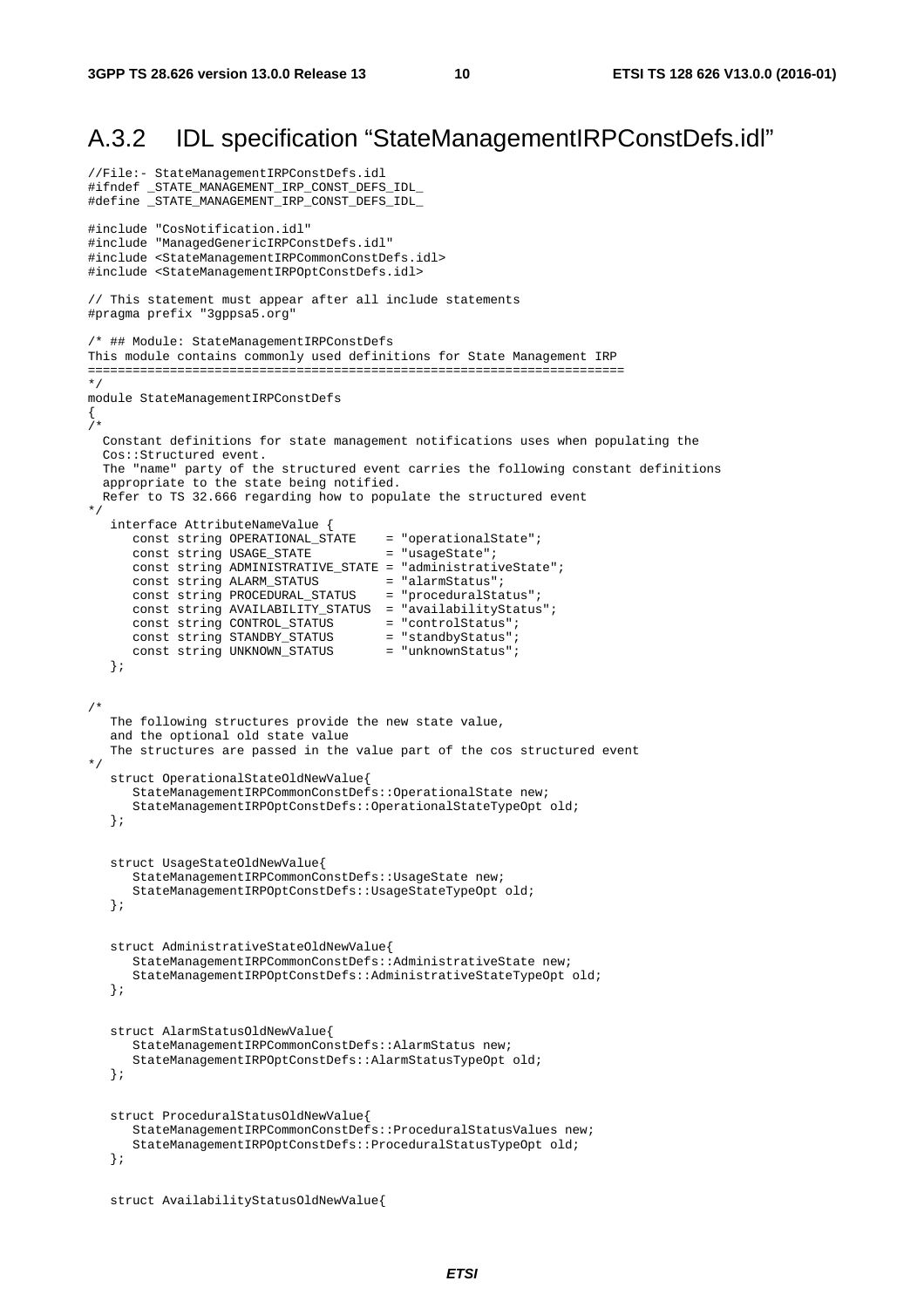StateManagementIRPCommonConstDefs::AvailabilityStatusValues new; StateManagementIRPOptConstDefs:: AvailabilityStatusTypeOpt old; }; struct ControlStatusOldNewValue{ StateManagementIRPCommonConstDefs::ControlStatusValues new; StateManagementIRPOptConstDefs::ControlStatusTypeOpt old; }; struct StandbyStatusOldNewValue{ StateManagementIRPCommonConstDefs::StandbyStatus new; StateManagementIRPOptConstDefs::StandbyStatusTypeOpt old; }; struct UnknownStatusOldNewValue{ StateManagementIRPCommonConstDefs::UnknownStatus new; StateManagementIRPOptConstDefs::UnknownStatusTypeOpt old; }; };

#endif // \_STATE\_MANAGEMENT\_IRP\_CONST\_DEFS\_IDL\_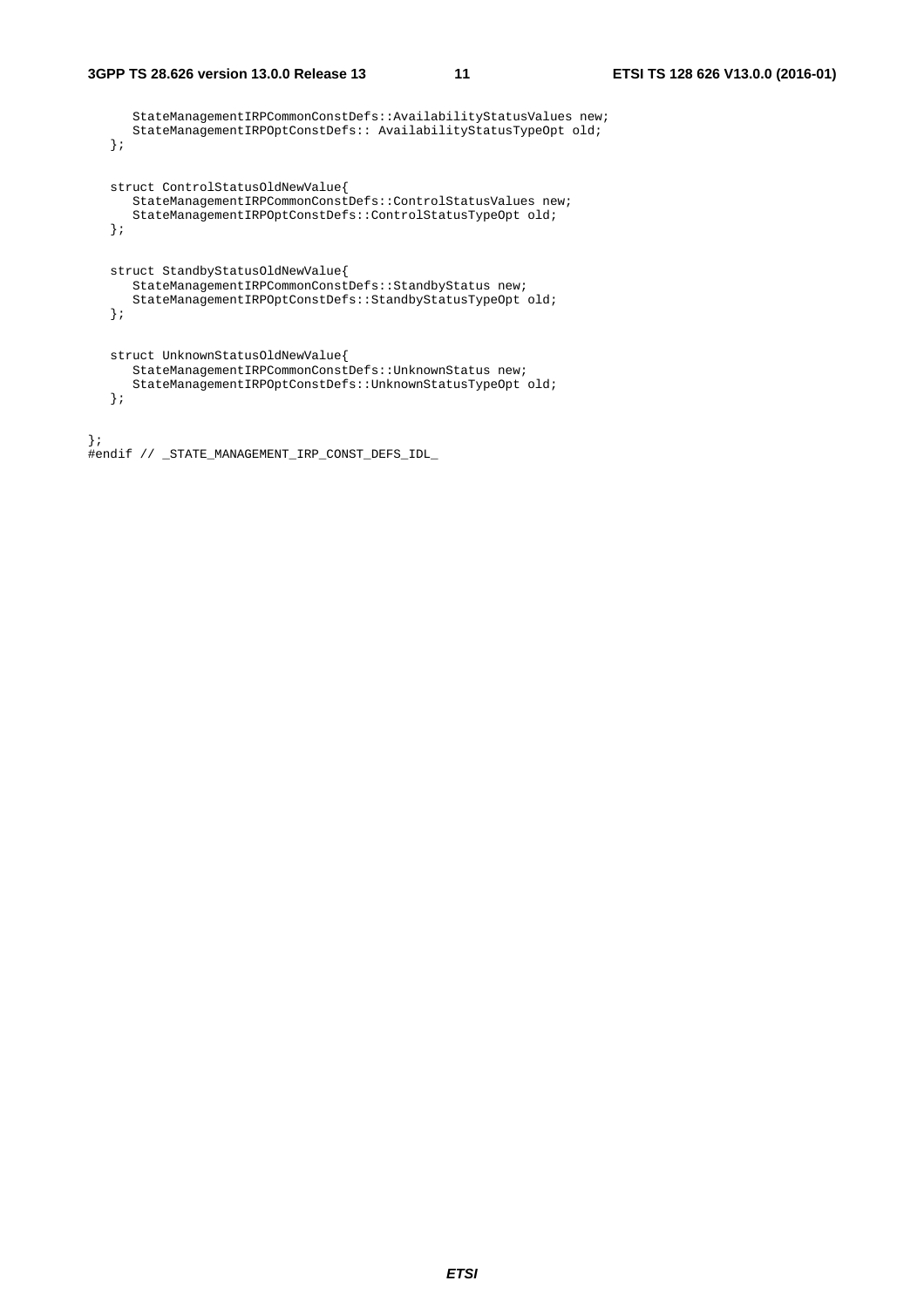#### A.3.3 IDL specification "StateManagementIRPOptConstDefs.idl"

```
//File:-StateManagementIRPOptConstDefs.idl 
#ifndef _STATE_MANAGEMENT_IRP_OPT_CONST_DEFS_IDL_ 
#define _STATE_MANAGEMENT_IRP_OPT_CONST_DEFS_IDL_ 
#include "CosNotification.idl" 
#include "ManagedGenericIRPConstDefs.idl" 
#include "StateManagementIRPCommonConstDefs.idl" 
// This statement must appear after all include statements 
#pragma prefix "3gppsa5.org" 
/* ## Module: StateManagementIRPOptConstDefs 
This module contains commonly used optional definitions for State Management IRP 
================================================================================ 
*/ 
module StateManagementIRPOptConstDefs 
{ 
    /* 
    Definition of Operational State based on X.721 [3], if optional. 
    */ 
    union OperationalStateTypeOpt switch(boolean) 
    { 
       case TRUE: StateManagementIRPCommonConstDefs::OperationalState operational_state; 
    }; 
/ *
   Definition of Usage State based on X.721 [3], if optional. 
 */ 
    union UsageStateTypeOpt switch(boolean) 
    { 
       case TRUE: StateManagementIRPCommonConstDefs::UsageState usage_state; 
    }; 
    /* 
   Definition of Administrative State based on X.721 [3], if optional. 
    */ 
    union AdministrativeStateTypeOpt switch(boolean) 
    { 
       case TRUE: StateManagementIRPCommonConstDefs::AdministrativeState administrative_state; 
    }; 
/ *
   Definition of Alarm Status based on M.3100 [4], if optional. 
 */ 
    union AlarmStatusTypeOpt switch(boolean) 
    { 
       case TRUE: StateManagementIRPCommonConstDefs::AlarmStatus alarm_status; 
    }; 
    /* 
   Definition of Procedural Status based on X.721 [3], if optional. 
 */ 
    union ProceduralStatusTypeOpt switch(boolean) 
    { 
      case TRUE: StateManagementIRPCommonConstDefs::ProceduralStatus procedural_status;
    }; 
    /* 
    Definition of Availability Status based on X.721 [3], if optional. 
 */ 
    union AvailabilityStatusTypeOpt switch(boolean) 
    { 
       case TRUE: StateManagementIRPCommonConstDefs::AvailabilityStatus availability_status; 
    }; 
    /* 
    Definition of Control Status based on X.721 [3], if optional. 
 */ 
    union ControlStatusTypeOpt switch(boolean) 
    { 
       case TRUE: StateManagementIRPCommonConstDefs::ControlStatus control_status; 
    }; 
    /*
```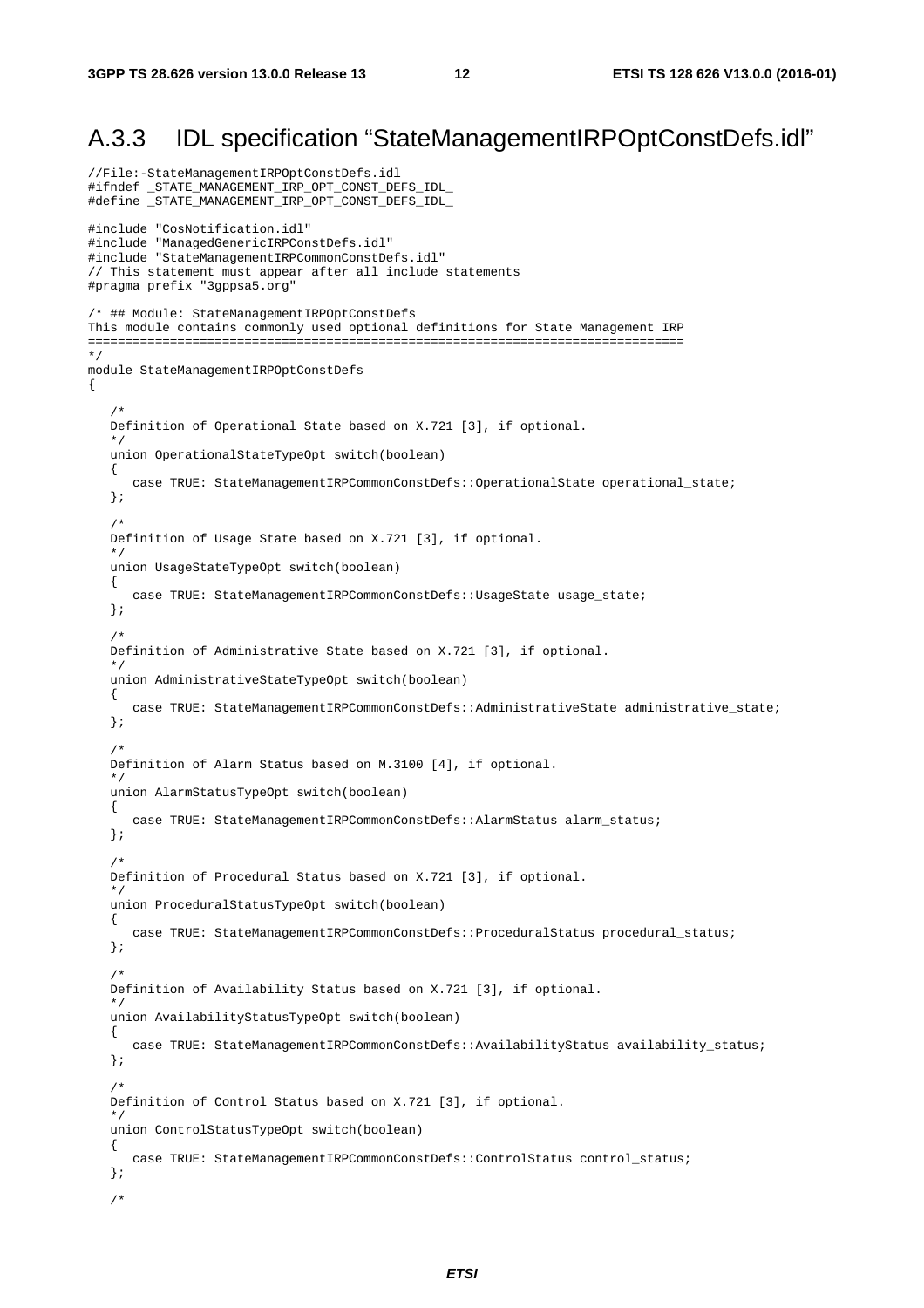Definition of Standby Status based on X.721 [3], if optional. \*/ union StandbyStatusTypeOpt switch(boolean) { case TRUE: StateManagementIRPCommonConstDefs::StandbyStatus standby\_status; }; /\* Definition of Unknown Status based on X.721 [3], if optional. \*/ union UnknownStatusTypeOpt switch(boolean) { case TRUE: StateManagementIRPCommonConstDefs::UnknownStatus unknown\_status; }; };

#endif // \_STATE\_MANAGEMENT\_IRP\_OPT\_CONST\_DEFS\_IDL\_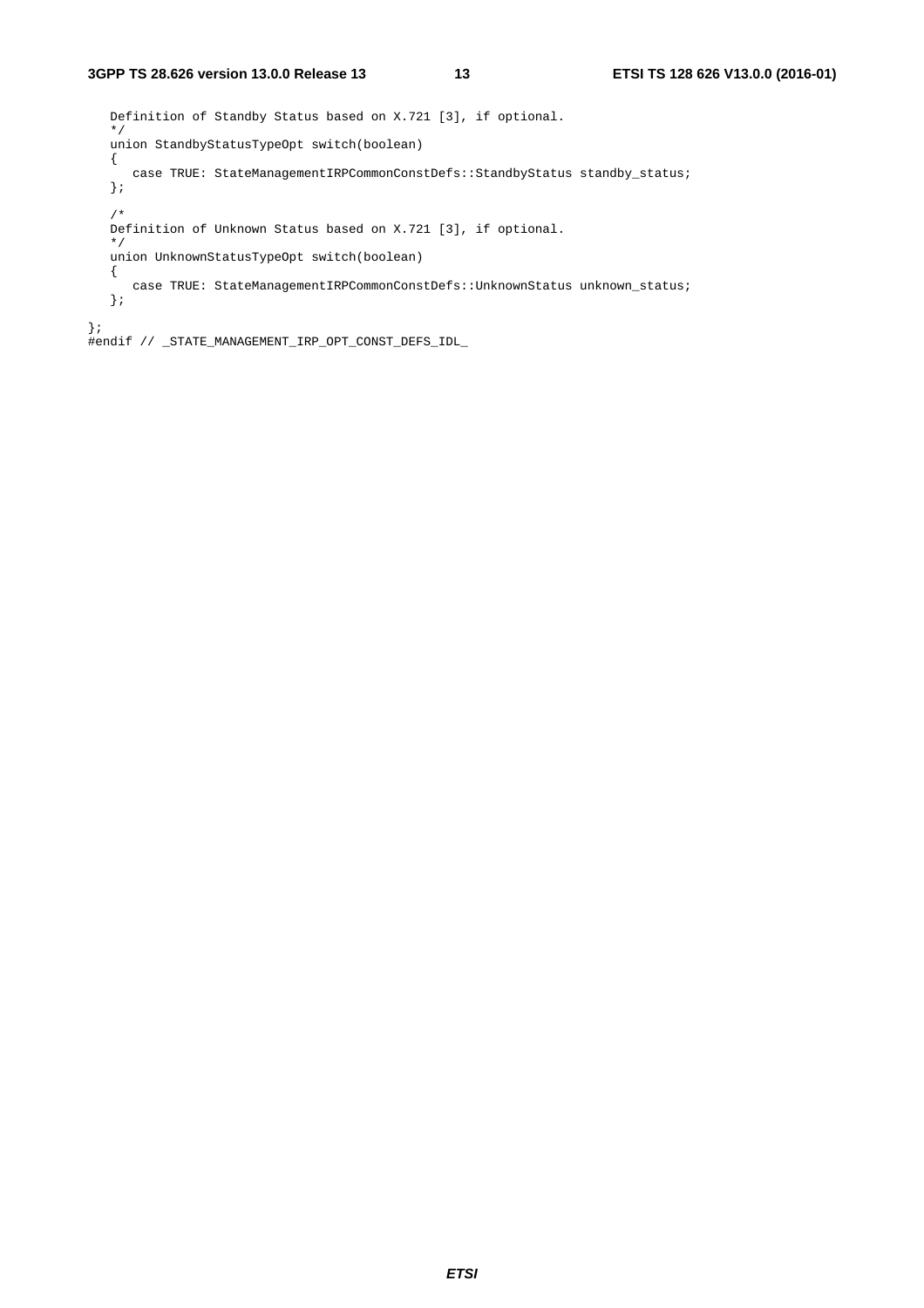//File: StateManagementIRPCommonConstDefs.idl

#### A.3.4 IDL specification "StateManagementIRPCommonConstDefs.idl"

```
#ifndef _STATE_MANAGEMENT_IRP_COMMON_CONST_DEFS_IDL_ 
#define _STATE_MANAGEMENT_IRP_COMMON_CONST_DEFS_IDL_ 
// This statement must appear after all include statements 
#pragma prefix "3gppsa5.org" 
/* Module: StateManagementIRPCommonConstDefs 
This module contains commonly used definitions for State Management IRP 
======================================================================== 
*/ 
module StateManagementIRPCommonConstDefs 
{ 
/ *
    Definition of Operational State based on X.721 [3], if mandatory. 
    */ 
    enum OperationalState 
    { 
       Disabled, Enabled 
    }; 
    /* 
    Definition of Usage State based on X.721 [3], if mandatory. 
    */ 
    enum UsageState 
    { 
       Idle, Active, Busy 
    }; 
    /* 
    Definition of Administrative State based on X.721 [3], if mandatory. 
    */ 
    enum AdministrativeState 
    { 
       Locked, Unlocked, ShuttingDown 
    }; 
    /* 
    Definition of Alarm Status based on M.3100 [4], if mandatory. 
 */ 
    enum AlarmStatus 
    { 
       CLEARED, INDETERMINATE, WARNING, MINOR, MAJOR, CRITICAL 
    }; 
   /*
    Definition of Procedural Status based on X.721 [3], if mandatory. 
 */ 
    enum ProceduralStatusValues 
    { 
       InitializationRequired, NotInitialized, Initializing, Reporting, 
       Terminating 
    }; 
    typedef sequence <ProceduralStatusValues,5> ProceduralStatus; 
    /* 
    Definition of Availability Status based on X.721 [3], if mandatory. 
    */ 
    enum AvailabilityStatusValues 
   \left\{ \right. InTest, Failed, PowerOff, OffLine, OffDuty, Dependency, Degraded, 
       NotInstalled, LogFull 
    }; 
    typedef sequence <AvailabilityStatusValues,9> AvailabilityStatus; 
    /* 
    Definition of Control Status based on X.721 [3], if mandatory. 
    */ 
    enum ControlStatusValues 
    { 
       SubjectToTest, PartOfServicesLocked, ReservedForTest, Suspended 
    };
```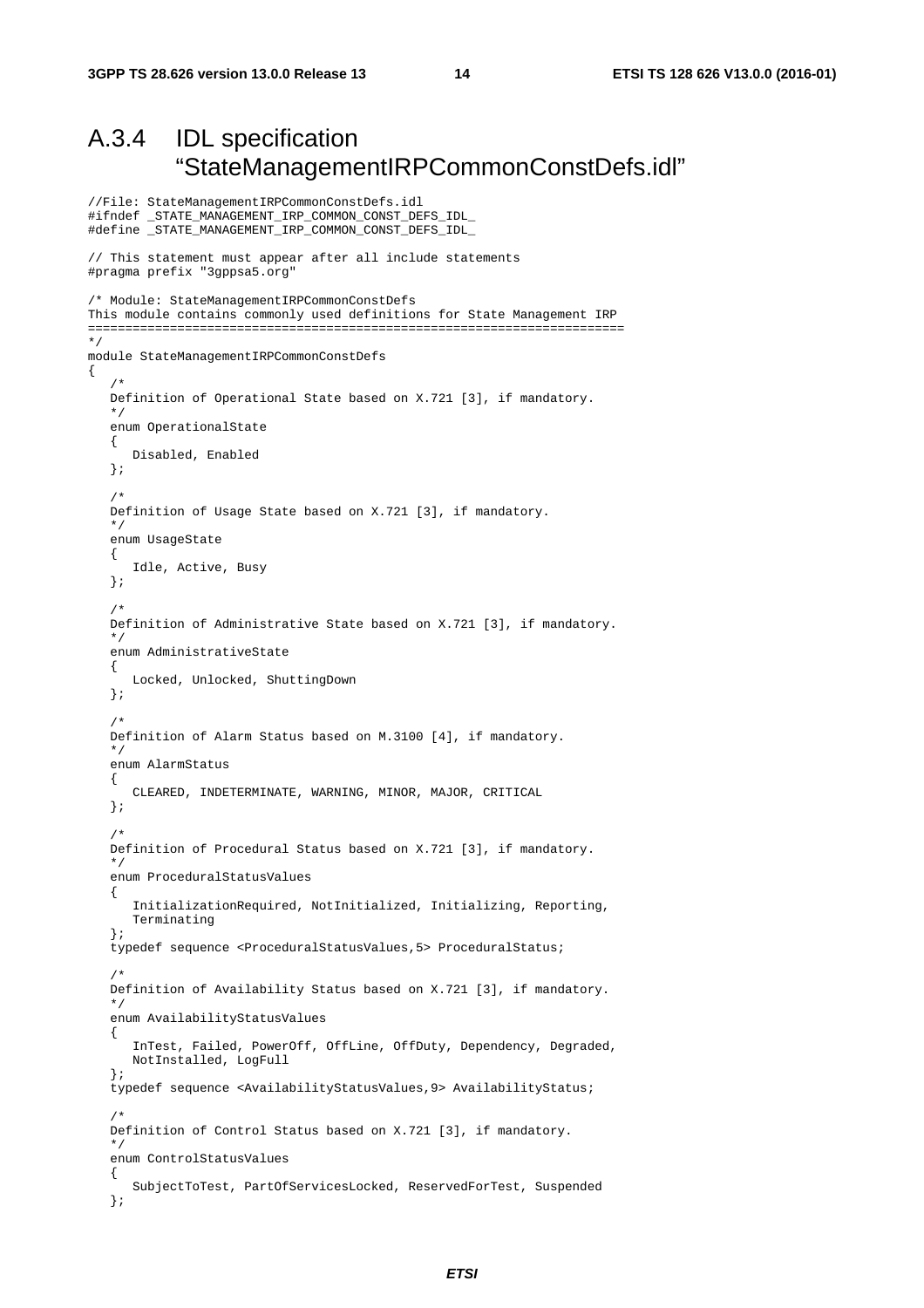```
 typedef sequence <ControlStatusValues,4> ControlStatus; 
    /* 
   Definition of Standby Status based on X.721 [3], if mandatory. 
    */ 
    enum StandbyStatus 
    { 
      HotStandby, ColdStandby, ProvidingService 
    }; 
    /* 
 Definition of Unknown Status based on X.721 [3], if mandatory 
 (if switch is TRUE then value equal to TRUE implies "unknown status"). 
    */ 
   union UnknownStatus switch(boolean) 
    { 
      case TRUE: boolean value; 
    }; 
}; 
#endif //_STATE_MANAGEMENT_IRP_COMMON_CONST_DEFS_IDL_
```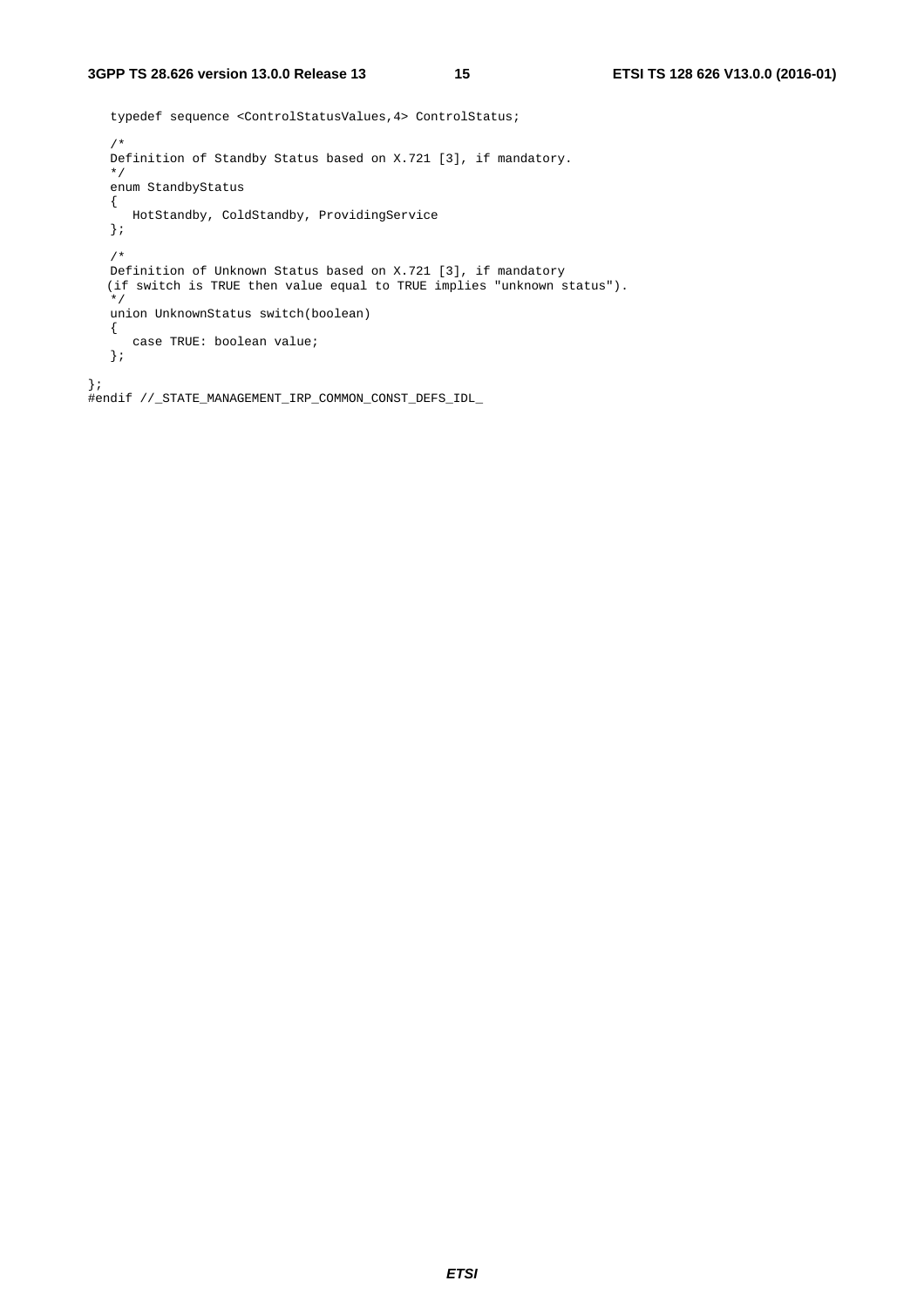#### Annex B (normative): XML definitions

#### B.0 General

This annex specifies the XML file format definition for the Bulk Configuration Management IRP IS [5] for the IRP whose semantics is specified in State Management Data Definition IRP: Information Service (IS) (3GPP TS 28.625 [2]).

The XML file formats are based on XML [7], XML Schema [9][10]and XML Namespace [11] standards.

#### B.1 Architectural features

#### B.1.0 Introduction

The overall architectural feature of State Management IRP is specified in 3GPP TS 28.625 [2].

This clause specifies features that are specific to the XML Schema definitions.

#### B.1.1 Syntax for Distinguished Names

The syntax of a Distinguished Name is defined in 3GPP TS 32.300 [5].

## B.2 Mapping

The mapping is not present in the current version of this specification.

#### B.3 Solution Set definitions

#### B.3.1 XML definition structure

The overall description of the file format of configuration data XML files is provided by 3GPP TS 32.616 [6].

Clause B.3.2 defines the XML schema stateManagementIRP.xsd for the State Management IRP: Information Service (IS) defined in 3GPP TS 28.625 [2].

The definition of the XML element types complies with the generic mapping rules defined in 3GPP TS 32.616 [6].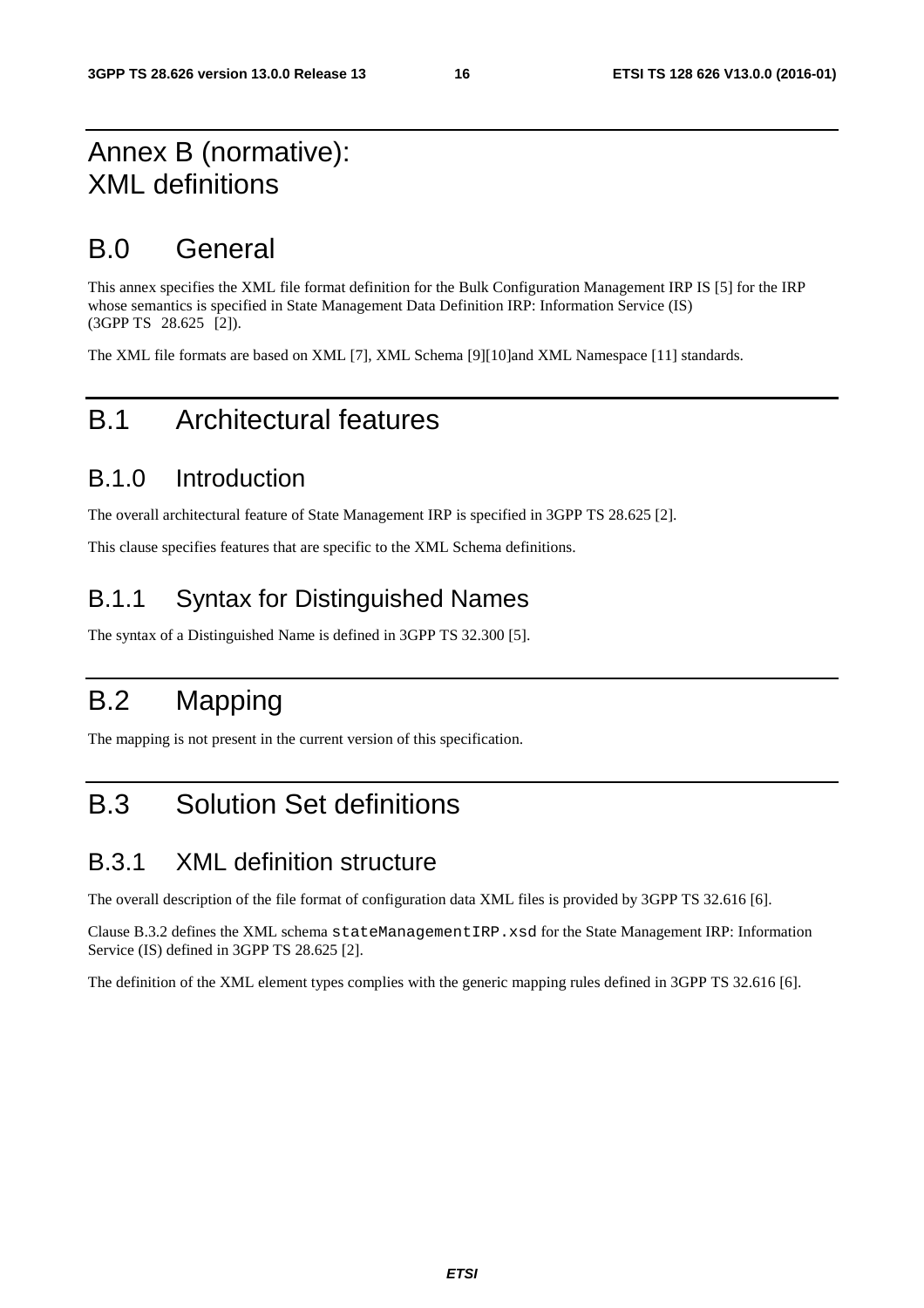#### B.3.2 XML schema "stateManagementIRP.xsd"

```
<?xml version="1.1" encoding="UTF-8"?> 
\leq ! - 3GPP TS 28.626 State Management IRP 
  Bulk CM Configuration data file XML schema 
   stateManagementIRP.xsd 
--> 
<schema 
   targetNamespace= 
     "http://www.3gpp.org/ftp/specs/archive/28_series/28.626#stateManagementIRP" 
   elementFormDefault="qualified" 
   xmlns="http://www.w3.org/2001/XMLSchema" 
   xmlns:sm= 
     "http://www.3gpp.org/ftp/specs/archive/28_series/28.626#stateManagementIRP" 
> 
   <!-- State Management IRP related XML types --> 
   <simpleType name="operationalStateType"> 
     <restriction base="string"> 
       <enumeration value="enabled"/> 
       <enumeration value="disabled"/> 
     </restriction> 
   </simpleType> 
   <simpleType name="usageStateType"> 
     <restriction base="string"> 
       <enumeration value="idle"/> 
       <enumeration value="active"/> 
       <enumeration value="busy"/> 
     </restriction> 
   </simpleType> 
   <simpleType name="administrativeStateType"> 
     <restriction base="string"> 
       <enumeration value="locked"/> 
       <enumeration value="unlocked"/> 
       <enumeration value="shuttingDown"/> 
     </restriction> 
   </simpleType> 
   <simpleType name="alarmStatusType"> 
     <restriction base="string"> 
       <enumeration value="cleared"/> 
       <enumeration value="indeterminate"/> 
       <enumeration value="warning"/> 
       <enumeration value="minor"/> 
       <enumeration value="major"/> 
       <enumeration value="critical"/> 
     </restriction> 
   </simpleType> 
   <simpleType name="proceduralStatusElementType"> 
     <restriction base="string"> 
       <enumeration value="initializationRequired"/> 
       <enumeration value="notInitialized "/> 
       <enumeration value="initializing"/> 
       <enumeration value="reporting"/> 
       <enumeration value="terminating"/> 
     </restriction> 
   </simpleType> 
   <complexType name="proceduralStatusType"> 
     <sequence minOccurs="0" maxOccurs="5"> 
       <element name="proceduralStatusElement" type="sm:proceduralStatusElementType"/> 
     </sequence> 
   </complexType> 
   <simpleType name="availabilityStatusElementType"> 
     <restriction base="string"> 
       <enumeration value="inTest"/> 
       <enumeration value="failed"/> 
       <enumeration value="powerOff"/> 
       <enumeration value="offLine"/> 
       <enumeration value="offDuty"/> 
       <enumeration value="dependency"/> 
       <enumeration value="degraded"/> 
       <enumeration value="notInstalled"/> 
       <enumeration value="logFull"/> 
     </restriction> 
   </simpleType> 
   <complexType name="availabilityStatusType"> 
     <sequence minOccurs="0" maxOccurs="9">
```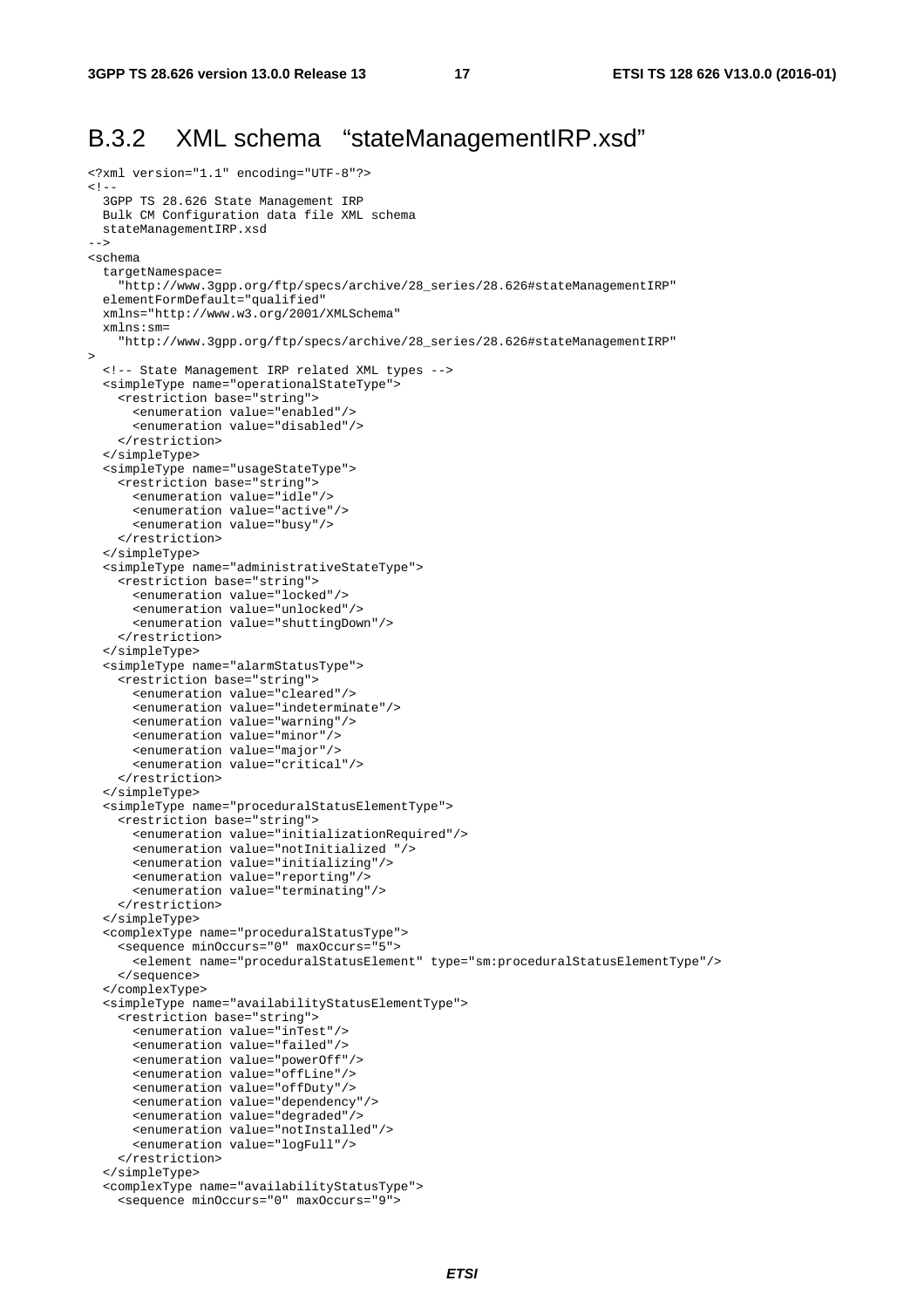<element name="availabilityStatusElement" type="sm:availabilityStatusElementType"/> </sequence> </complexType> <simpleType name="controlStatusElementType"> <restriction base="string"> <enumeration value="subjectToTest"/> <enumeration value="partOfServicesLocked"/> <enumeration value="reservedForTest"/> <enumeration value="suspended"/> </restriction> </simpleType> <complexType name="controlStatusType"> <sequence minOccurs="0" maxOccurs="4"> <element name="controlStatusElement" type="sm:controlStatusElementType"/> </sequence> </complexType> <simpleType name="standbyStatusType"> <restriction base="string"> <enumeration value="hotStandby"/> <enumeration value="coldStandby"/> <enumeration value="providingService"/> </restriction> </simpleType> <simpleType name="unknownStatusType"> <restriction base="boolean"> <pattern value="true"/> <pattern value="false"/> </restriction> </simpleType> <element name="operationalState" type="sm:operationalStateType"/> <element name="usageState" type="sm:usageStateType"/> <element name="administrativeState" type="sm:administrativeStateType"/> <element name="alarmStatus" type="sm:alarmStatusType"/> <element name="proceduralStatus" type="sm:proceduralStatusType"/> <element name="availabilityStatus" type="sm:availabilityStatusType"/> <element name="controlStatus" type="sm:controlStatusType"/> <element name="standbyStatus" type="sm:standbyStatusType"/> <element name="unknownStatus" type="sm:unknownStatusType"/> </schema>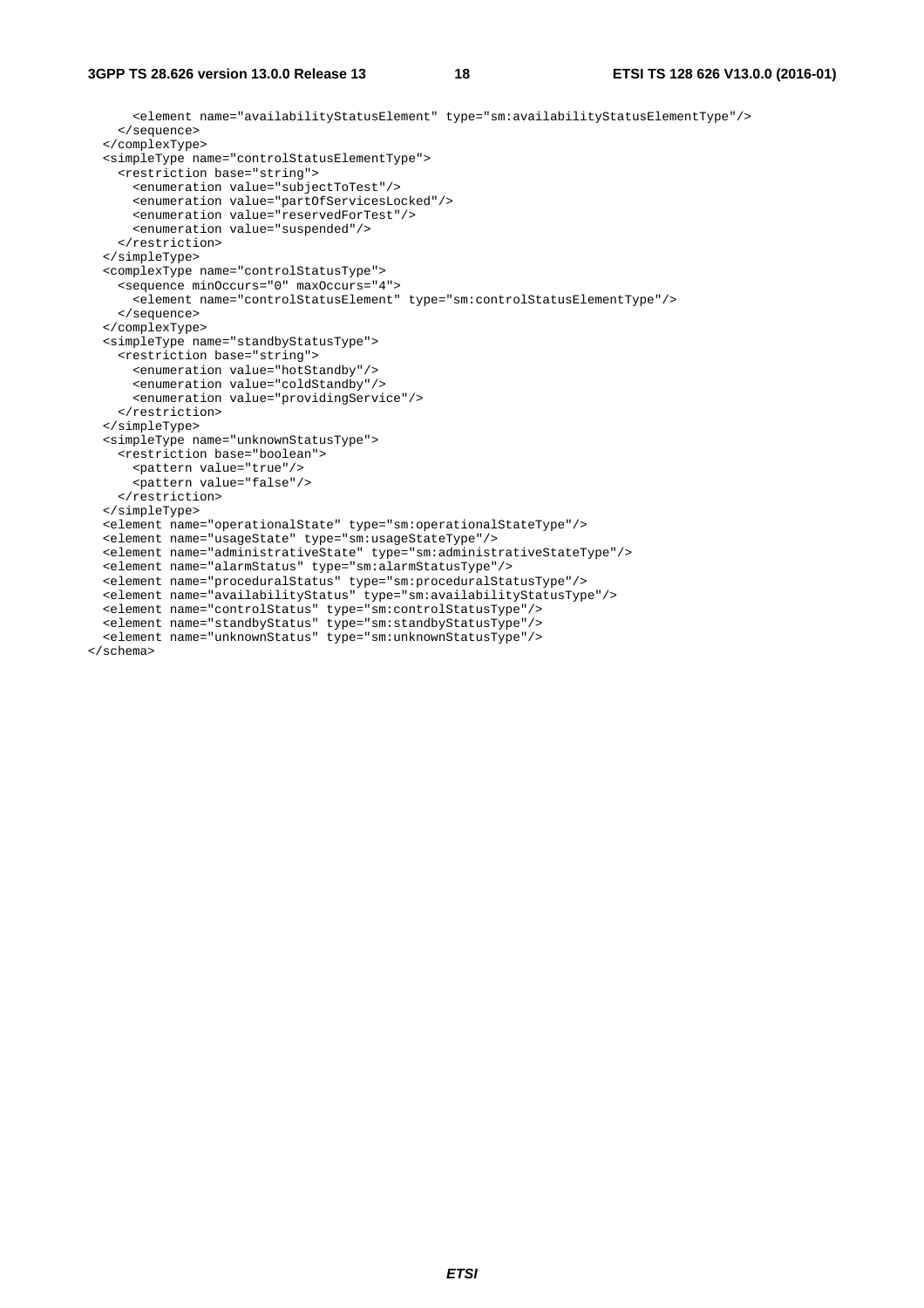### Annex C (Informative): Change history

| <b>Change history</b> |              |                 |  |  |                                                                                   |                |            |
|-----------------------|--------------|-----------------|--|--|-----------------------------------------------------------------------------------|----------------|------------|
| <b>Date</b>           | <b>ITSG#</b> |                 |  |  | <b>TSG Doc. CR Rev Subject/Comment</b>                                            | lOld           | <b>New</b> |
| 2014-06               | SA#64        | SP-1403321001   |  |  | upgrade XSD                                                                       | 11.0.0 111.1.0 |            |
|                       |              | SP-1403581002 1 |  |  | remove the feature support statements                                             |                |            |
| 2014-09               | <b>SA#65</b> | SP-140560 003   |  |  | Update the link from Solution Set to Information Service due to the 11.1.0 12.0.0 |                |            |
|                       |              |                 |  |  | lend of Release 12                                                                |                |            |
| 2016-01               | SA#70        |                 |  |  | Upgrade to Rel-13(MCC)                                                            | 12.0.0 13.0.0  |            |